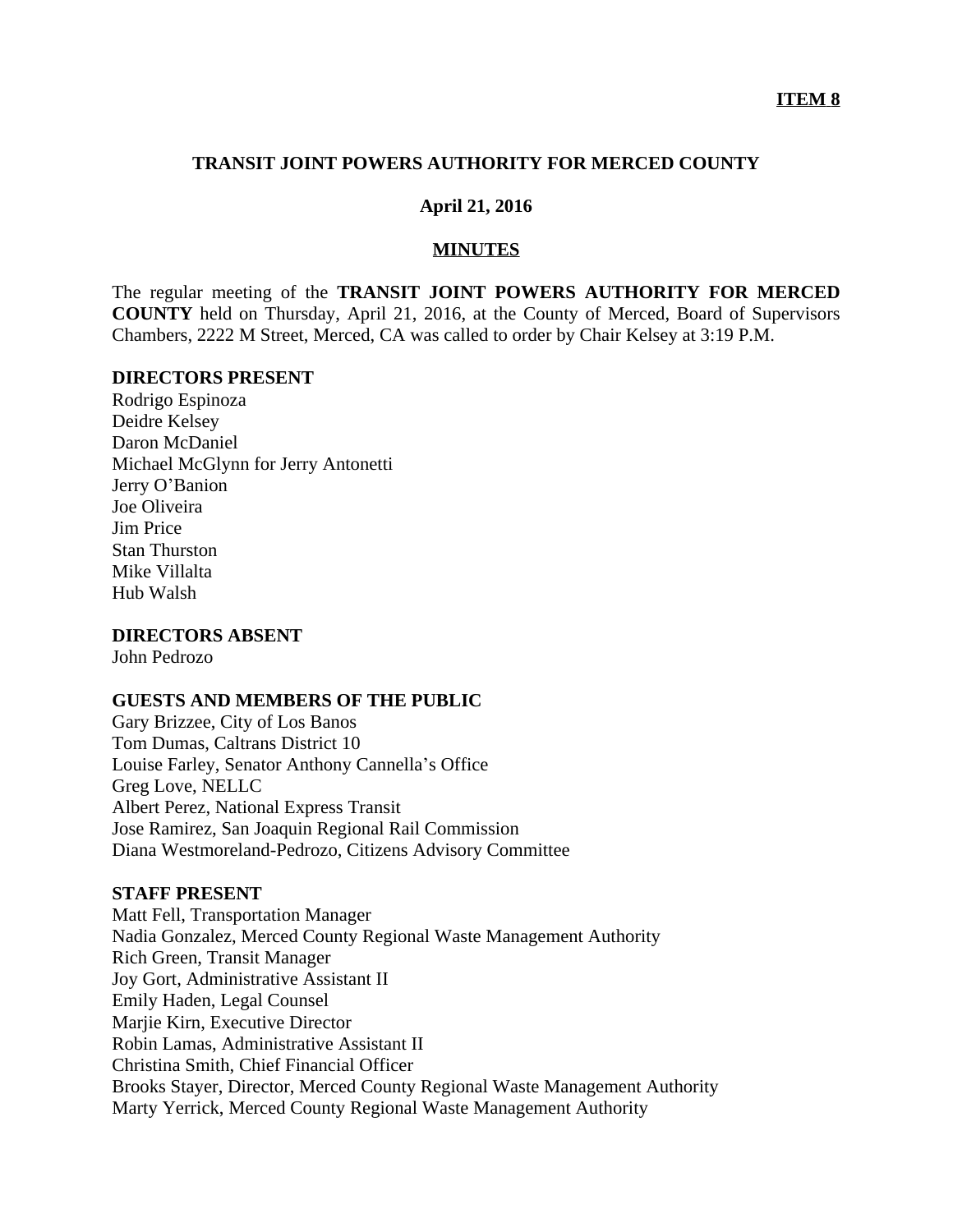## **8. Consent Agenda**

- a. Minutes of the March 17, 2016 Transit Joint Powers authority for Merced County meeting
- c. Transfer of Compressed Natural Gas Buses to the City of Elk Grove
- d. Planning Memorandum of Understanding between Transit Joint Powers Authority for Merced County and MCAG
- e. Reallocation of Public Transportation Modernization, Improvement, and Service Enhancement Account Funds for Purchase of Three Paratransit Replacement Buses

Director Thurston moved to approve the Consent Agenda items a, c, d and e with a correction to consent agenda item a, noting that Director Oliveira was not present. Seconded by Director Price.

# **Ayes – Directors Walsh, McDaniel, Kelsey, O'Banion, Price, McGlynn, Oliveira, Espinoza, Villalta, Thurston**

## **Noes – None**

# **MOTION CARRIED UNANIMOUSLY.**

b. Transfer of Compressed Natural Gas Buses to the City of Turlock and the City of Visalia

Director Thurston moved to approve Consent Agenda item b. Seconded by Director Price.

**Ayes – Directors Walsh, McDaniel, Kelsey, O'Banion, Price, McGlynn, Oliveira, Espinoza, Villalta, Thurston Noes – None MOTION CARRIED UNANIMOUSLY.**

## **9. Oral Report – Transit Monthly Update**

Rich Green gave the Transit monthly update.

## **10. Contract for Design Services for the Bus Maintenance Facility**

Director O'Banion moved to authorize the Executive Director to enter into a contract for Design, Engineering and Surveying Services for the Bus Maintenance Facility in the amount of \$210,000.00.

Seconded by Director Oliveira.

**Ayes – Directors Walsh, McDaniel, Kelsey, O'Banion, Price, McGlynn, Oliveira, Espinoza, Villalta, Thurston Noes – None MOTION CARRIED UNANIMOUSLY.**

## **11. Fiscal Year 2016/17 Operating and Capital Projects Budgets**

Director Oliveira moved to approve the Transit Joint Powers Authority for Merced County Budget for Fiscal Year 2016/17. Seconded by Director Thurston. **Ayes – Directors Walsh, McDaniel, Kelsey, O'Banion, Price, McGlynn, Oliveira, Espinoza, Villalta, Thurston Noes – None MOTION CARRIED UNANIMOUSLY.**